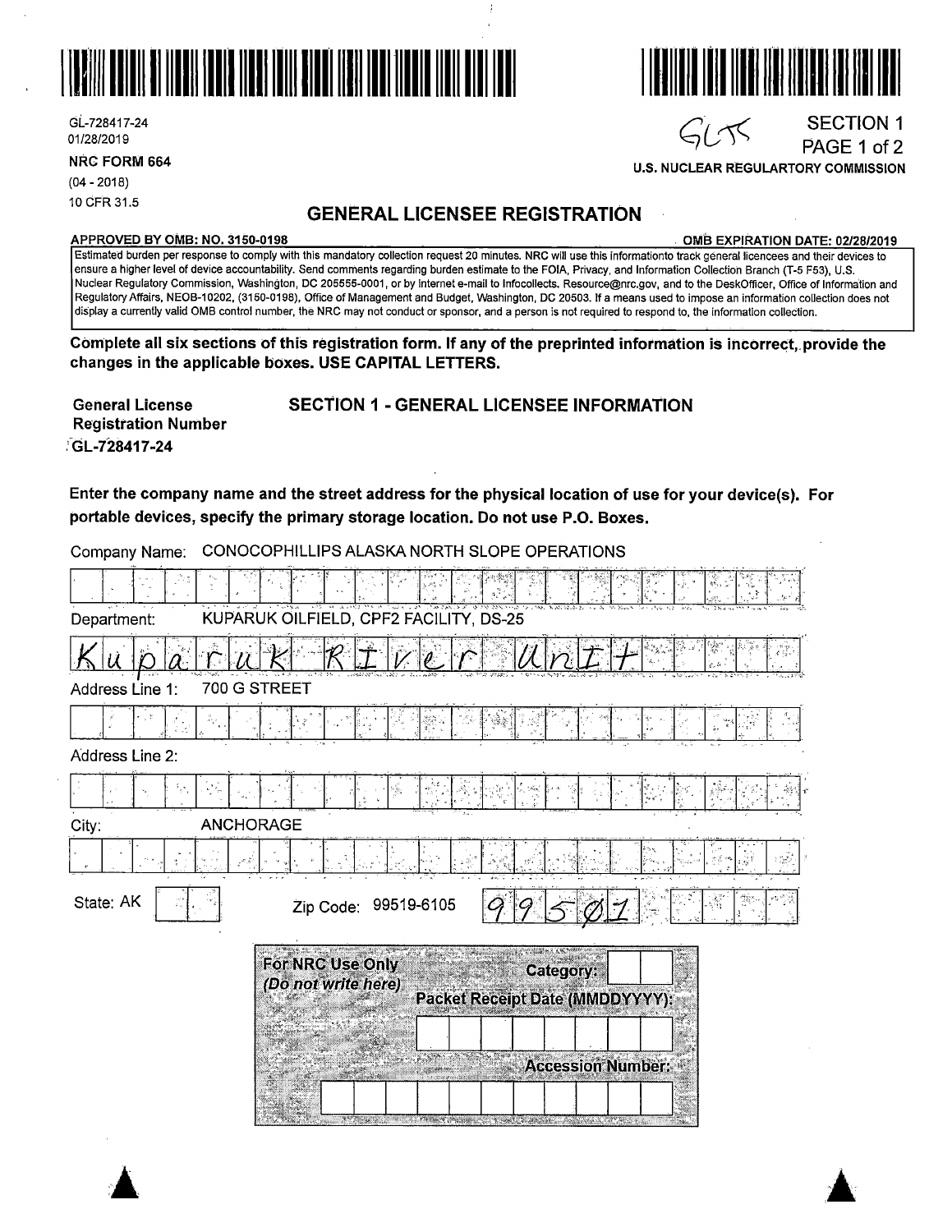

 $\mathcal{L}^{\pm}$ 

(手) 单元



GL-728417-24 01/28/2019

**SECTION 1** PAGE 2 of 2

### **SECTION 1 - GENERAL LICENSEE INFORMATION (Continued)**

 $\gamma_{\rm eff}$ 

Enter the name, telephone number and title of the person who is the responsible individual for the device(s).

| Last Name: JENSEN                           |                                                                                                                      |
|---------------------------------------------|----------------------------------------------------------------------------------------------------------------------|
| -10,<br>2.3<br>⊂<br>e stingers.<br>2.11     | $\mathcal{F}=\frac{\partial \mathcal{F}}{\partial \mathcal{G}}$<br>$\mathcal{F}(\mathbf{v}_{\mathbf{y},\mathbf{w}})$ |
| MIKE<br>First Name:                         | Middle Initial:                                                                                                      |
| C).<br>÷.                                   | ge Br                                                                                                                |
| Business Telephone Number: (435) 830-6932   | Extension:                                                                                                           |
| Ø                                           |                                                                                                                      |
| Title:<br><b>RADIATION SAFETY OFFICER</b>   |                                                                                                                      |
| 問題<br>NG.<br>$\rightarrow$<br>×,<br>$1 - 1$ | $\sim 7$<br>空间<br>$\cdots$ . 21                                                                                      |

Enter the mailing address where correspondence regarding your device(s) should be sent.

| Department:         | KUPARUK OILFIELD, CPF2 FACILITY, DS-25                                                                                                           |
|---------------------|--------------------------------------------------------------------------------------------------------------------------------------------------|
|                     | $\Im$<br>Territori<br>22000                                                                                                                      |
| Address Line 1:     | 700 G STREET                                                                                                                                     |
|                     | js N<br>$\mathbf{x}_i \sim^k$<br>Apr<br>$\mathcal{L}_\mu$ , $\epsilon$<br>$\epsilon_{\perp}$<br>A.<br>$\mathbf{v}$<br>$\mathcal{H}^{\pm}$<br>`∦. |
| Address Line 2:     |                                                                                                                                                  |
|                     | $\mathcal{U} \rightarrow \mathcal{U}$                                                                                                            |
| City:               | <b>ANCHORAGE</b>                                                                                                                                 |
| $\bullet$<br>$\sim$ | $\mathcal{V}^{\mathcal{A}}_{\mathcal{A}}$<br>$\mathfrak{p}$<br>- 64<br>$\mathbf{r}_\mathrm{c}$<br>$\frac{\pi}{4}$                                |
| AK<br>State:        | Zip Code: 99519-6105<br>$\overline{\phantom{a}}$<br>$\sim$ $\sim$                                                                                |

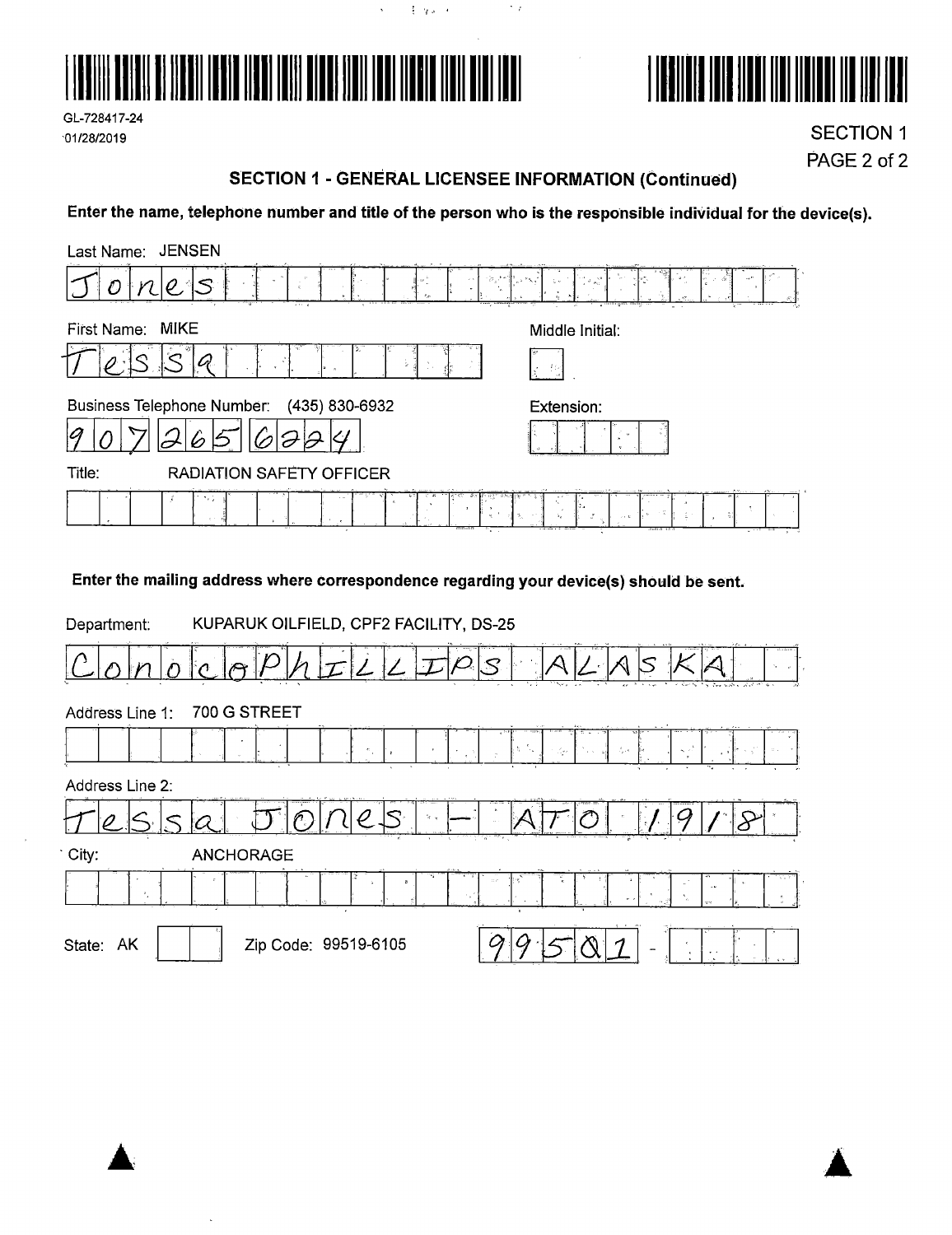| GL-728417-24                                                                      |             | SECTION 2 - DEVICES SUBJECT TO REGISTRATION                                                   |                               |                                   |
|-----------------------------------------------------------------------------------|-------------|-----------------------------------------------------------------------------------------------|-------------------------------|-----------------------------------|
| 01/28/2019                                                                        |             | Our records indicate that you have these devices. Please updtae the information as necessary. |                               | <b>SECTION 2</b><br>PAGE 1 of 1   |
| <b>NRC Device Key</b>                                                             |             | 850734 (Internal Control Number)                                                              |                               |                                   |
| Distributor/Dustributed By:                                                       |             | FMC Technologies, Inc.                                                                        |                               |                                   |
|                                                                                   |             |                                                                                               |                               |                                   |
| Distributor License Number:                                                       | L06765      |                                                                                               |                               |                                   |
|                                                                                   |             |                                                                                               |                               |                                   |
| Manufacturer name:                                                                |             | FMC TECHNOLOGIES, INC.                                                                        |                               |                                   |
|                                                                                   |             |                                                                                               |                               |                                   |
| Device Model (Not Source Model): SH-790X SERIES                                   |             |                                                                                               |                               |                                   |
|                                                                                   |             |                                                                                               |                               |                                   |
| Device Serial Number:                                                             | 7902-15-03  |                                                                                               |                               |                                   |
|                                                                                   |             |                                                                                               |                               |                                   |
|                                                                                   |             |                                                                                               |                               |                                   |
| Transfer Date:                                                                    | 07/09/2018  |                                                                                               |                               |                                   |
|                                                                                   |             |                                                                                               |                               |                                   |
|                                                                                   |             |                                                                                               | ╙<br>complete Section 4.)     | Not in possession of device (Also |
| МŃ<br><b>DD</b>                                                                   | <b>YYYY</b> |                                                                                               | and Schule and                | الراوحات الحجائم                  |
| Isotope (e.g. AM241)                                                              |             | Activity (e.g. 1005)                                                                          | $\mathbf{Q}_1 = \mathbf{Q}_2$ |                                   |
| <b>CS137</b>                                                                      |             | 50                                                                                            |                               | mCi ·                             |
| 1                                                                                 |             |                                                                                               |                               | Unit (e.g. mCi)                   |
|                                                                                   |             |                                                                                               |                               |                                   |
|                                                                                   |             |                                                                                               |                               |                                   |
|                                                                                   |             |                                                                                               |                               |                                   |
|                                                                                   |             |                                                                                               |                               |                                   |
|                                                                                   |             |                                                                                               |                               |                                   |
|                                                                                   |             |                                                                                               |                               |                                   |
|                                                                                   |             |                                                                                               |                               |                                   |
|                                                                                   |             |                                                                                               |                               |                                   |
|                                                                                   |             |                                                                                               |                               |                                   |
| $\overline{2}$<br>$\mathbf{3}$<br>$\overline{4}$<br>$\overline{5}$<br>$\mathbf 6$ |             |                                                                                               |                               |                                   |
|                                                                                   |             |                                                                                               |                               |                                   |
|                                                                                   |             |                                                                                               |                               |                                   |

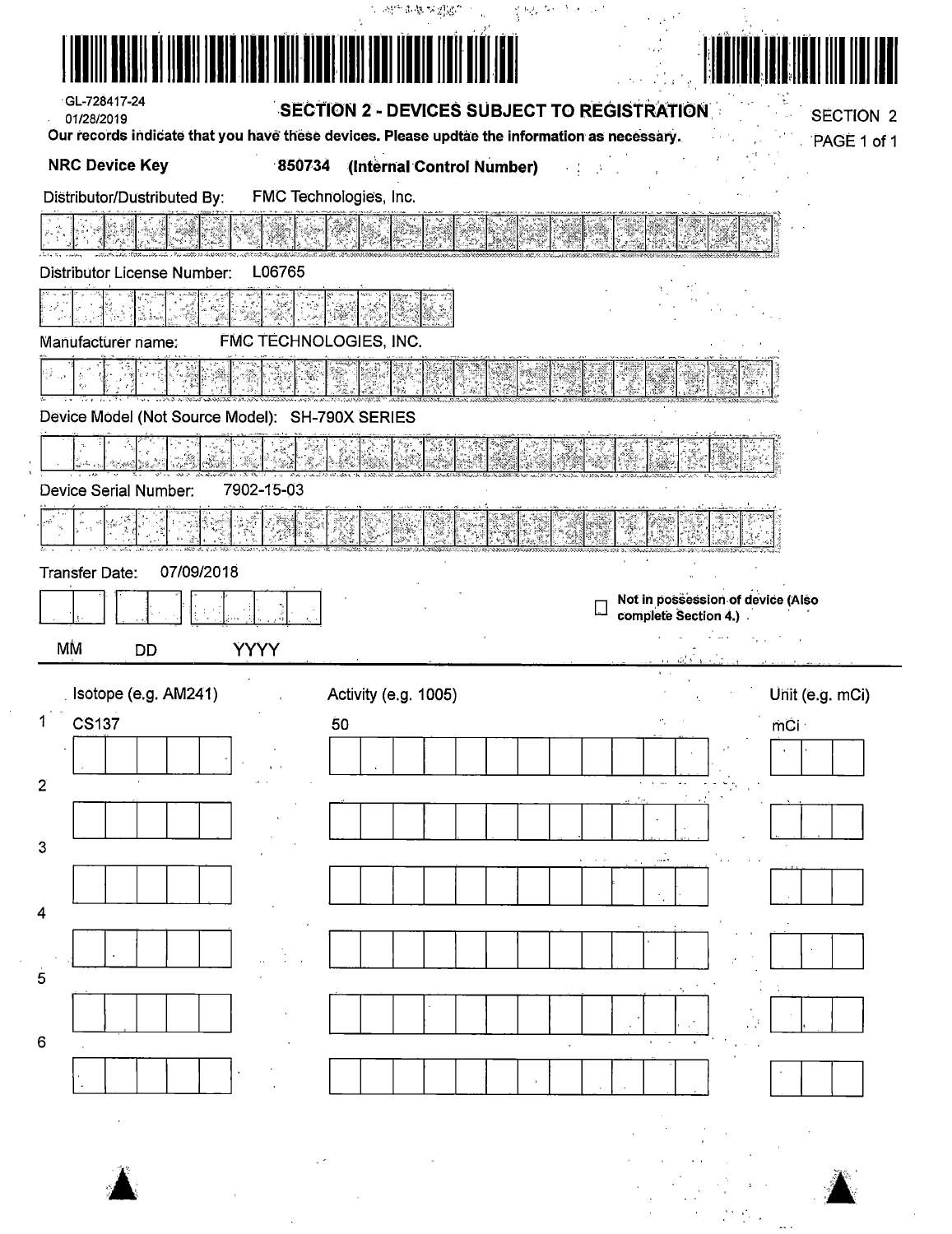|  | a sa sa na sa sa kating ayya sa sa s<br>3월 13일<br>대학 대학 |  |
|--|---------------------------------------------------------|--|
|  |                                                         |  |

# 

 $\frac{1}{2}$ 

 $\frac{1}{2}$ 

| 01/28/2019 | $GL-128411-24$                                                                                                                  |                      |  |             | <b>SECTION 3 - ADDITIONAL DEVICES SUBJECT TO REGISTRATION.</b>                                        |                     |  |  |                   |  |           |        |            |    |                         |            |             | <b>SECTION 3</b> |
|------------|---------------------------------------------------------------------------------------------------------------------------------|----------------------|--|-------------|-------------------------------------------------------------------------------------------------------|---------------------|--|--|-------------------|--|-----------|--------|------------|----|-------------------------|------------|-------------|------------------|
|            | Provide information about other devices you have that are subject to registration. Do not report specifically licensed devices. |                      |  |             |                                                                                                       |                     |  |  |                   |  |           |        |            |    |                         |            |             | PAGE 1 of 1      |
|            | Manufacturer Name                                                                                                               |                      |  |             |                                                                                                       |                     |  |  |                   |  |           |        |            |    |                         |            |             |                  |
|            |                                                                                                                                 |                      |  |             |                                                                                                       |                     |  |  |                   |  |           |        |            |    |                         |            |             |                  |
|            | Initial Transferor Name                                                                                                         |                      |  |             |                                                                                                       |                     |  |  |                   |  |           |        |            |    |                         |            |             |                  |
|            |                                                                                                                                 |                      |  |             |                                                                                                       |                     |  |  |                   |  |           |        |            |    |                         |            |             |                  |
|            | Initial Transferor License Number (if known)                                                                                    |                      |  |             |                                                                                                       |                     |  |  |                   |  |           |        |            |    |                         |            |             |                  |
|            |                                                                                                                                 |                      |  |             |                                                                                                       |                     |  |  |                   |  |           |        |            |    |                         |            |             |                  |
|            | Device Model Number (Not Source Model)                                                                                          |                      |  |             |                                                                                                       |                     |  |  |                   |  |           |        |            |    |                         |            |             |                  |
|            |                                                                                                                                 |                      |  |             |                                                                                                       |                     |  |  |                   |  |           |        |            |    |                         |            |             |                  |
|            | <b>Device Serial Number</b>                                                                                                     |                      |  |             |                                                                                                       |                     |  |  |                   |  |           |        |            |    |                         |            |             |                  |
|            |                                                                                                                                 |                      |  |             |                                                                                                       |                     |  |  |                   |  |           |        |            |    |                         |            |             |                  |
|            | How acquired and date (e.g.,<br>from a distributor/manufacturer,<br>other licensee, other source)?                              |                      |  | O<br>Ö<br>O | Manufacturer/Initial Transferor listed above<br><b>Other General Licensee</b><br><b>Other Sources</b> |                     |  |  | Date Transferred: |  | <b>MM</b> |        |            | ĎD |                         |            | <b>YYYY</b> |                  |
|            |                                                                                                                                 | Isotope (e.g. AM241) |  |             |                                                                                                       | Activity (e.g. 100) |  |  |                   |  |           |        |            |    |                         |            |             | Unit (e.g. mCi)  |
| 1.         |                                                                                                                                 |                      |  |             |                                                                                                       |                     |  |  |                   |  |           |        |            |    |                         |            |             |                  |
| 2.1        |                                                                                                                                 |                      |  |             |                                                                                                       |                     |  |  |                   |  |           |        |            |    |                         |            |             |                  |
| 3.         |                                                                                                                                 |                      |  |             |                                                                                                       |                     |  |  |                   |  |           |        | $\epsilon$ |    |                         |            |             |                  |
|            |                                                                                                                                 |                      |  |             |                                                                                                       |                     |  |  |                   |  |           |        |            |    |                         |            |             |                  |
| 4.         |                                                                                                                                 |                      |  |             |                                                                                                       |                     |  |  |                   |  |           |        |            |    |                         |            |             |                  |
| 5.         |                                                                                                                                 |                      |  |             |                                                                                                       |                     |  |  |                   |  |           |        |            |    |                         |            |             |                  |
| б.         |                                                                                                                                 |                      |  |             |                                                                                                       |                     |  |  |                   |  |           |        |            |    |                         |            |             |                  |
| 7.         |                                                                                                                                 |                      |  |             |                                                                                                       |                     |  |  |                   |  |           |        |            |    |                         |            |             |                  |
|            |                                                                                                                                 |                      |  |             |                                                                                                       |                     |  |  |                   |  |           | in sti |            |    | $\sim 100$ km s $^{-1}$ |            |             |                  |
| 8.         |                                                                                                                                 |                      |  |             |                                                                                                       |                     |  |  |                   |  |           |        |            |    |                         |            |             |                  |
| 9.         |                                                                                                                                 |                      |  |             |                                                                                                       |                     |  |  |                   |  |           |        |            |    |                         |            |             |                  |
| 10.        |                                                                                                                                 |                      |  |             |                                                                                                       |                     |  |  |                   |  | $\sim$    |        |            |    |                         |            |             |                  |
|            |                                                                                                                                 |                      |  |             |                                                                                                       |                     |  |  |                   |  |           |        |            |    |                         |            |             |                  |
|            |                                                                                                                                 |                      |  |             |                                                                                                       |                     |  |  |                   |  |           | $\sim$ |            |    |                         | $\sim 100$ |             |                  |

-82



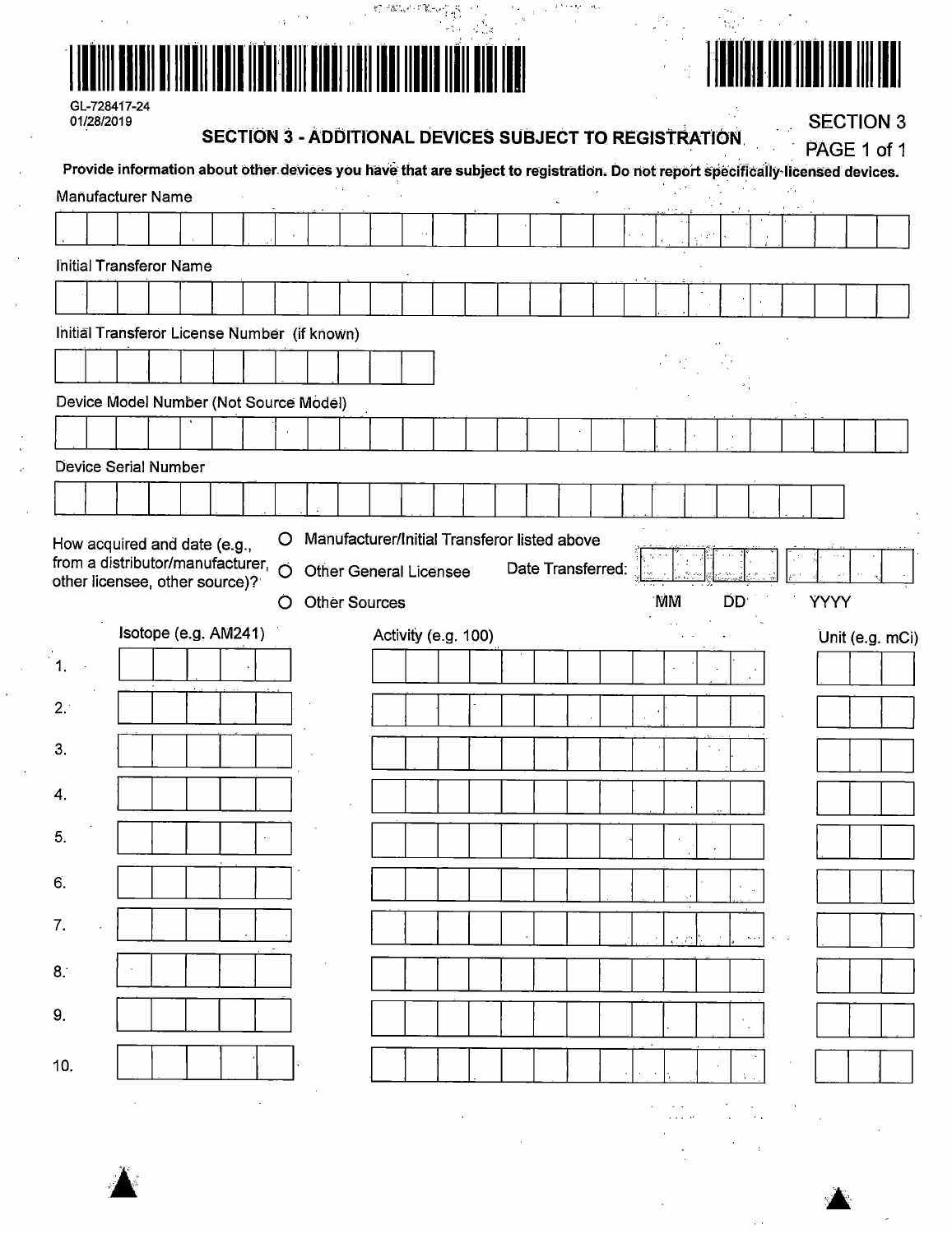| GL-728417-24                         |                                                                      |                                                                                               |                                 |
|--------------------------------------|----------------------------------------------------------------------|-----------------------------------------------------------------------------------------------|---------------------------------|
| 01/28/2019                           |                                                                      | SECTION 4 - NOT IN POSSESSION OF DEVICE                                                       | <b>SECTION 4</b><br>PAGE 1 of 1 |
|                                      |                                                                      | Provide information about devices listed in Section 2 or 6, but no longer in your possession. |                                 |
| Part 1<br>NRC Device Key:            |                                                                      | <b>Transfer Date:</b>                                                                         |                                 |
| (from Section 2 or 6)                |                                                                      |                                                                                               |                                 |
| Location of the Device:              |                                                                      | MM<br><b>DD</b><br>YYYY                                                                       |                                 |
|                                      | O Whereabouts Unknown (Complete Part 1 only)                         | O Transferred to another general licensee (Complete Parts 2 and 3)                            |                                 |
| $\circ$                              | Never Possessed the Device (Complete Part 1 only)                    | O Transferred to a Specific Licensee (Not the manufacturer)<br>(Complete Part 2)              |                                 |
| $\circ$<br>Part 2                    | Returned to Manufacturer (Complete Part 1 only)                      |                                                                                               |                                 |
|                                      | License Number of Recipient (if transferred to a specific licensee): |                                                                                               |                                 |
|                                      |                                                                      |                                                                                               |                                 |
| Company Name:                        |                                                                      |                                                                                               |                                 |
|                                      |                                                                      |                                                                                               |                                 |
| Department:                          |                                                                      |                                                                                               |                                 |
|                                      |                                                                      |                                                                                               |                                 |
| Address Line 1:                      |                                                                      |                                                                                               |                                 |
|                                      |                                                                      |                                                                                               |                                 |
| <b>Address Line 2:</b>               |                                                                      |                                                                                               |                                 |
|                                      |                                                                      |                                                                                               |                                 |
| City:                                |                                                                      |                                                                                               |                                 |
| $\ddot{\phantom{1}}$                 | $\ldots$ $e^{\gamma}$<br>ট্রো                                        |                                                                                               |                                 |
| State:                               | Zip Code:                                                            |                                                                                               |                                 |
|                                      | ૿ૺૢૺૺૺૢ<br>ૡૹૢૻૺૺૺૺૺૺૺૺૺૺૺ<br>ij.                                    |                                                                                               |                                 |
| Part 3<br>Last name:                 | Enter the name of the individual responsibe for this device:         |                                                                                               |                                 |
|                                      |                                                                      |                                                                                               |                                 |
| First name:                          |                                                                      |                                                                                               |                                 |
|                                      |                                                                      | Middle Initial:                                                                               |                                 |
| <b>Business Telephone</b><br>Number: | Иź                                                                   | Extension:                                                                                    |                                 |
| Title:                               |                                                                      |                                                                                               |                                 |

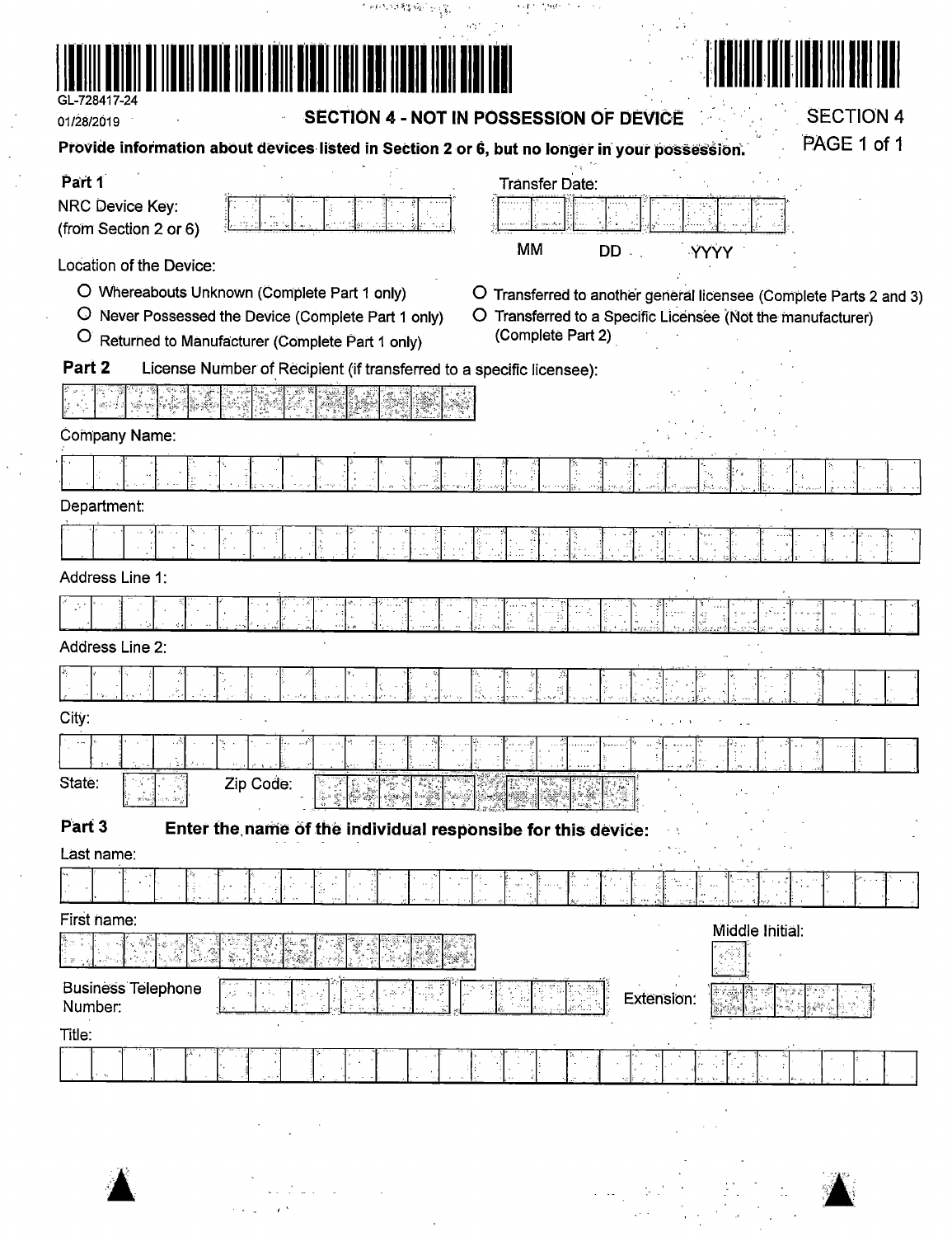

GL-728417-24 01/28/2019

### **SECTION 5 - CERTIFICATION**



**SECTION 5** 

PAGE 1 of 1

I hereby certify that:

- A. All information contained in this registration is true and complete to the best of my knowledge and belief.
- $B.$ A physical inventory of the devices subject to registration has been completed, and the device information on this form has been checked against the device labeling.
- C. I am aware of the requirements of the general license, provided in 10 CFR 31.5. (Copied of applicable regulations may be viewed at the NRC website at: http://www.nrc.gov/reading-rm/doc-collections/cfr)

 $\mathcal{Q}_\ell$  ,  $\mathcal{O}(\mathcal{O}_\ell)$  , and  $\mathcal{W} \cong \mathcal{W}$ 

SIGNATURE - RESPONSIBLE INDIVIDUAL (Listed in Section 1)

WARNING: FALSE STATEMENTS MAY BE SUBJECT TO CIVIL AND/OR CRIMINAL PENALTIES, NRC REGULATIONS REQUIRE THAT SUBMISSIONS TO THE NRC BE COMPLETE AND ACCURATE IN ALL MATERIAL ASPECTS. 10 U.S.C SECTION 1001 MAKES IT A CRIMINAL OFFENSE TO MAKE A WILLFULLY WRONG STATEMENT OR REPRESENTATION TO ANY DEPARTMENT OR AGENCY OF THE UNITED STATES AS TO ANY MATTER IN ITS JURISDICTION.

**DATE**